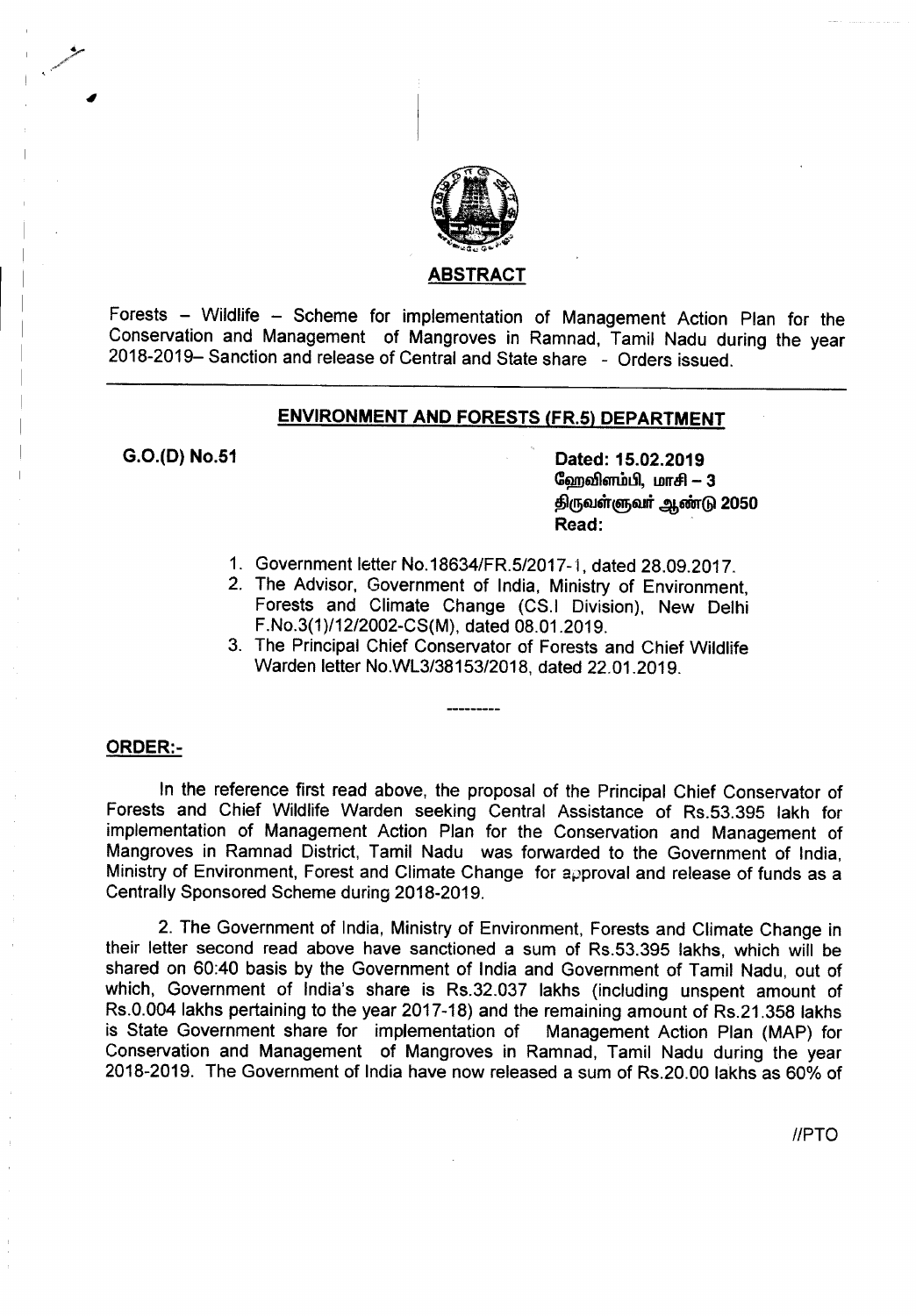Central share and adjusted unspent balance of Rs.0.004 lakhs pertaining to the year 2017-18. The Government of Inaia has also informed that the amount of Rs.20.00 lakhs will be drawn by the Drawing and Disbursing Officer, Ministry of Environment and Forests, New Delhi and disbursed to Forest Department, Tamil Nadu, Office of the Wildlife Warden, Gulf of Mannar Marine National Park, Mandapam Road, Collectorate Post, Ramanathapuram 623 503 by Electronic Clearing System (ECS) *I* RTGS as per the following details.

| <b>Bank Name</b>       | State Bank of India               |
|------------------------|-----------------------------------|
| Name of Account holder | Wildlife Warden, Ramanathapuram   |
| Bank Account No.       | 38112314931                       |
| <b>IFSC Code</b>       | SBIN0018191                       |
| <b>Address</b>         | <b>Bharathi Nagar Branch</b>      |
|                        | No.1/1144, Near D Block Bus Stop, |
|                        | Ramanathapuram                    |

3. The Principal Chief Conservator of Forests and Chief Wildlife Warden in the letter 3<sup>rd</sup> read above, has requested the Government to sanction and release a sum of Rs.33.340 lakhs (Government of India share (i.e. 62.44%) Rs.20.004 lakhs (including unspent amount of Rs.0.004 lakhs pertaining to the year 2017-18) + State Government share (40%) Rs.13.336 lakh) for implementation of Management Action Plan for Conservation and Management of Mangroves in Ramnad, Tamil Nadu during 2018-2019 under Centrally Sponsored Scheme.

4. The Government after careful consideration accord Administrative Sanction for a sum of Rs.53.395 lakh (Rupees Fifty three lakhs thirty nine thousand and five hundred only) and release a sum of Rs.13.336 lakhs (Rupees Thirteen lakhs thirty three thousand and six hundred only) as 1<sup>st</sup> installment of State Government share which includes unspent of Rs.0.004 lakh pertaining to 2017-2018 for implementation of Management Action Plan for Conservation and Management of Mangroves in Ramnad, Tamil Nadu during 2018-2019 under shared schemes between State and Centre. The Government of India share of Rs.20.00 lakh (1<sup>st</sup> installment) will be credited directly to the bank account of implementing agency as per DBT and State share utilization shall be subject to release of Central share by Government of India.

5. The expenditure sanctioned in para 4 above shall be debited to the following head of account :-

> "4406 Capital Outlay on Forestry and Wildlife - 02 Environmental Forestry and Wildlife - 110 Wildlife. Central Sector Schemes - SE Conservation and Management of Mangroves - 16 Major Works. (D.P.Code No.4406 02 110 SE 1608)"

6. The Principal Chief Conservator of Forests and Chief Wildlife Warden is authorized to incur the above expenditure. Necessary funds are available in Revised Estimate 2018-2019 to meet the above expenditure.